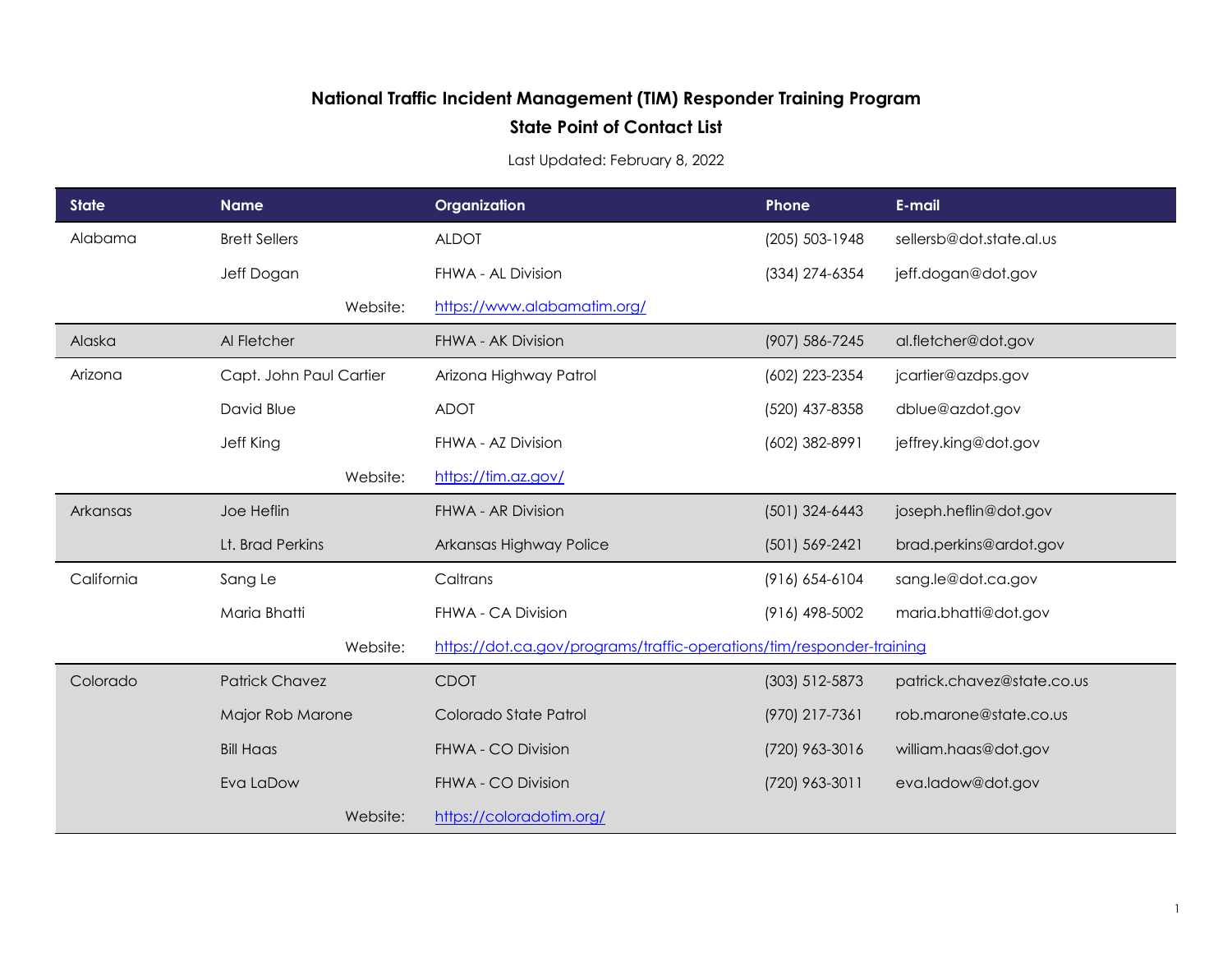| <b>State</b>            | <b>Name</b>           | Organization                 | Phone              | E-mail                        |
|-------------------------|-----------------------|------------------------------|--------------------|-------------------------------|
| Connecticut             | Aidan Neely           | ConnDOT                      | (860) 594-3454     | aidan.neely@ct.gov            |
|                         | <b>Hal Decker</b>     | ConnDOT                      | (860) 594-2636     | harold.decker@ct.gov          |
|                         | Paul Krisavage        | ConnDOT - Consultant Support | (203) 560-7629     | paul.k@snet.net               |
|                         | <b>Timothy Snyder</b> | FHWA - CT Division           | (860) 494-7560     | timothy.snyder@dot.gov        |
| Delaware                | Gene Donaldson        | <b>DeIDOT</b>                | $(302)$ 659-4601   | gene.donaldson@state.de.us    |
|                         | Caroline Trueman      | FHWA - DE Division           | (302) 734-1946     | caroline.trueman@dot.gov      |
| District of<br>Columbia | Josue Pluquez         | FHWA - DC Division           | (202) 219-3558     | josue.pluguez@dot.gov         |
| Florida                 | Shawn Kinney          | <b>FDOT</b>                  | (850) 410-5631     | shawn.kinney@dot.state.fl.us  |
|                         | Khoa Nguyen           | FHWA - FL Division           | (850) 553-2204     | khoa.nguyen@dot.gov           |
|                         | Frank Corrado         | FHWA - FL Division           | (850) 553-2247     | frank.corrado@dot.gov         |
|                         | Website:              | http://www.floridatim.com/   |                    |                               |
| Georgia                 | Jason Josey           | <b>GDOT</b>                  | (404) 635-2440     | jjosey@dot.ga.gov             |
|                         | Greg Morris           | FHWA - GA Division           | (404) 562-3619     | greg.morris@dot.gov           |
| Hawaii                  | Wayne Kaneshiro       | FHWA - HI Division           | (808) 541-2326     | wayne.kaneshiro@dot.gov       |
|                         | <b>Benson Chow</b>    | <b>HDOT</b>                  | (808) 692-7676     | benson.chow@hawaii.gov        |
| Idaho                   | Lance Johnson         | FHWA - ID Division           | (208) 334-9180     | lance.johnson@dot.gov         |
| Illinois                | Robin Helmerichs      | <b>IDOT</b>                  | $(217)$ 785-0015   | robin.helmerichs@illinois.gov |
|                         | Dean Mentjes          | FHWA - IL Division           | $(217)$ 492-4631   | dean.mentjes@dot.gov          |
| Indiana                 | <b>Steve Harney</b>   | <b>INDOT</b>                 | $(317) 899 - 8607$ | sharney@indot.in.gov          |
|                         | Karen Stippich        | FHWA - IN Division           | $(317)$ 226-7122   | karen.stippich@dot.gov        |
|                         | Website:              | http://www.in.gov/intime/    | Request Training:  | training4intime@gmail.com     |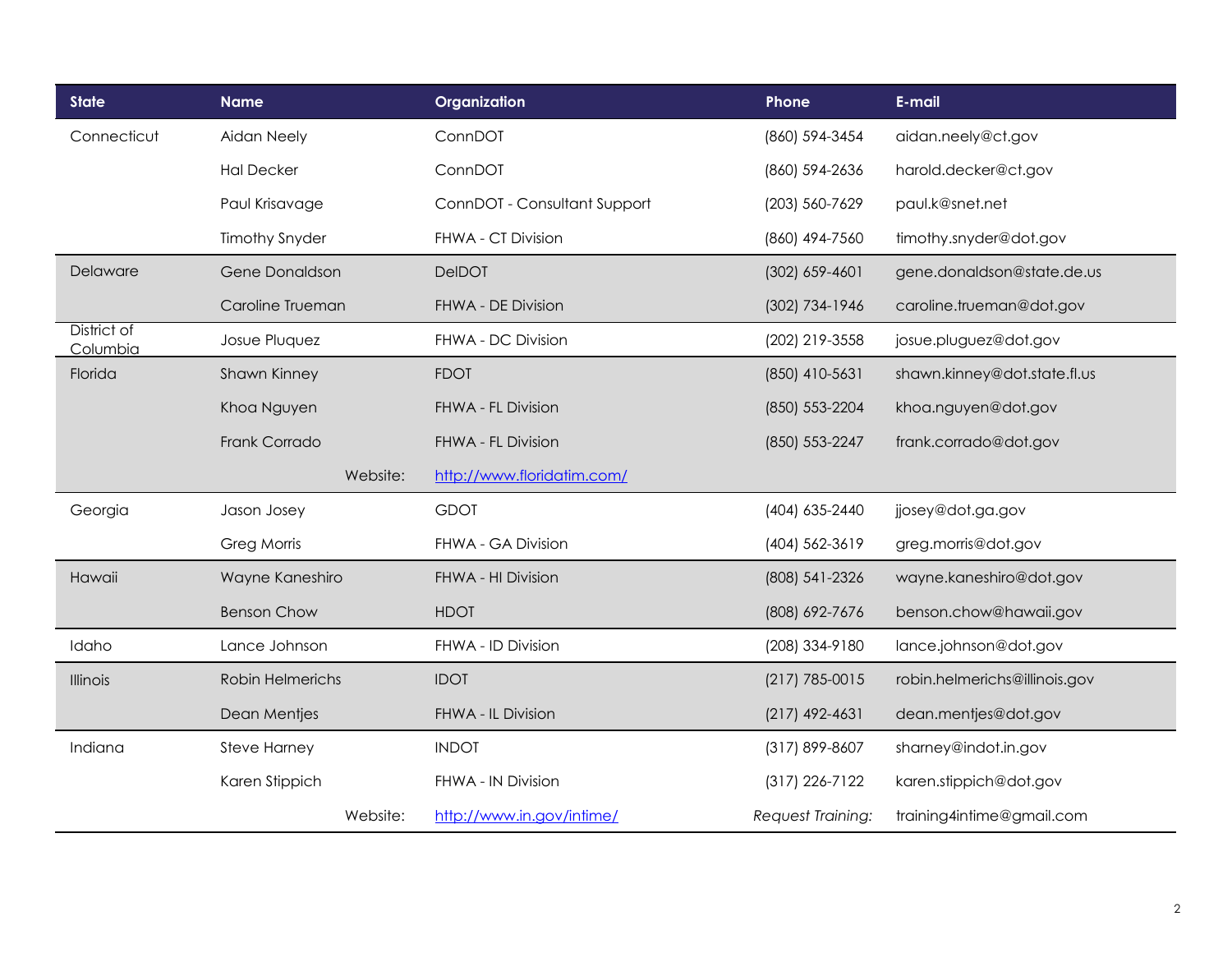| <b>State</b>  | <b>Name</b>          | Organization                                                                 | Phone                | E-mail                        |
|---------------|----------------------|------------------------------------------------------------------------------|----------------------|-------------------------------|
| lowa          | <b>Ted Shipley</b>   | lowa DOT                                                                     | $(515)$ 233-7908     | ted.shipley@iowadot.us        |
|               | Capt. Mark Stine     | Iowa State Patrol                                                            | (515) 725-0624       | stine@dps.state.ia.us         |
|               | Doug Allen           | Iowa Fire Service Training Bureau                                            | $(515)$ 231-4919     | allen@dps.state.ia.us         |
|               | Paul LaFleur         | FHWA - IA Division                                                           | $(515)$ 233-7308     | paul.lafleur@dot.gov          |
| Kansas        | Shari Hilliard       | <b>KDOT</b>                                                                  | (785) 296-6356       | sharih@ksdot.org              |
|               | David LaRoche        | FHWA - KS Division                                                           | (785) 273-2647       | david.laroche@dot.gov         |
| Kentucky      | <b>Ryan Tenges</b>   | FHWA - KY Division                                                           | (502) 223-6750       | ryan.tenges@dot.gov           |
|               | Martha Horseman      | Kentucky LTAP                                                                | (859) 257-4531       | martha.horseman@uky.edu       |
|               | Website:             | https://www.kyt2.com/training/traffic-incident-management-responder-training |                      |                               |
| Louisiana     | Ron Whittaker        | <b>LA DOTD</b>                                                               | (985) 969-3117       | rwhittaker@live.com           |
|               | John Broemmelsiek    | FHWA - LA Division                                                           | (225) 757-7614       | jbroemmelsiek@dot.gov         |
| Maine         | Steve Landry         | MaineDOT                                                                     | (207) 624-3632       | stephen.landry@maine.gov      |
|               | Eva Birk             | FHWA - ME Division                                                           | (207) 512-4921       | eva.birk@dot.gov              |
| Maryland      | Patrick Rooney       | MDOT State Highway Administration                                            | (410) 582-5608       | prooney@mdot.maryland.gov     |
|               | Eileen Singleton     | <b>Baltimore Metropolitan Council</b>                                        | (410) 732-0500 x1033 | esingleton@baltometro.org     |
|               | <b>Breck Jeffers</b> | FHWA - MD Division                                                           | (410) 779-7153       | breck.jeffers@dot.gov         |
| Massachusetts | <b>Brian Jacques</b> | MassDOT                                                                      | $(617)$ 946-3095     | brian.jacques@dot.state.ma.us |
| Michigan      | Dawn Miller          | <b>MDOT</b>                                                                  | $(517)$ 636-4719     | millerd2@michigan.gov         |
|               | <b>Brandy Solak</b>  | FHWA - MI Division                                                           | $(517) 702 - 1855$   | brandy.solak@dot.gov          |
|               | Website:             | http://www.michigan.gov/mi-timesafe                                          |                      |                               |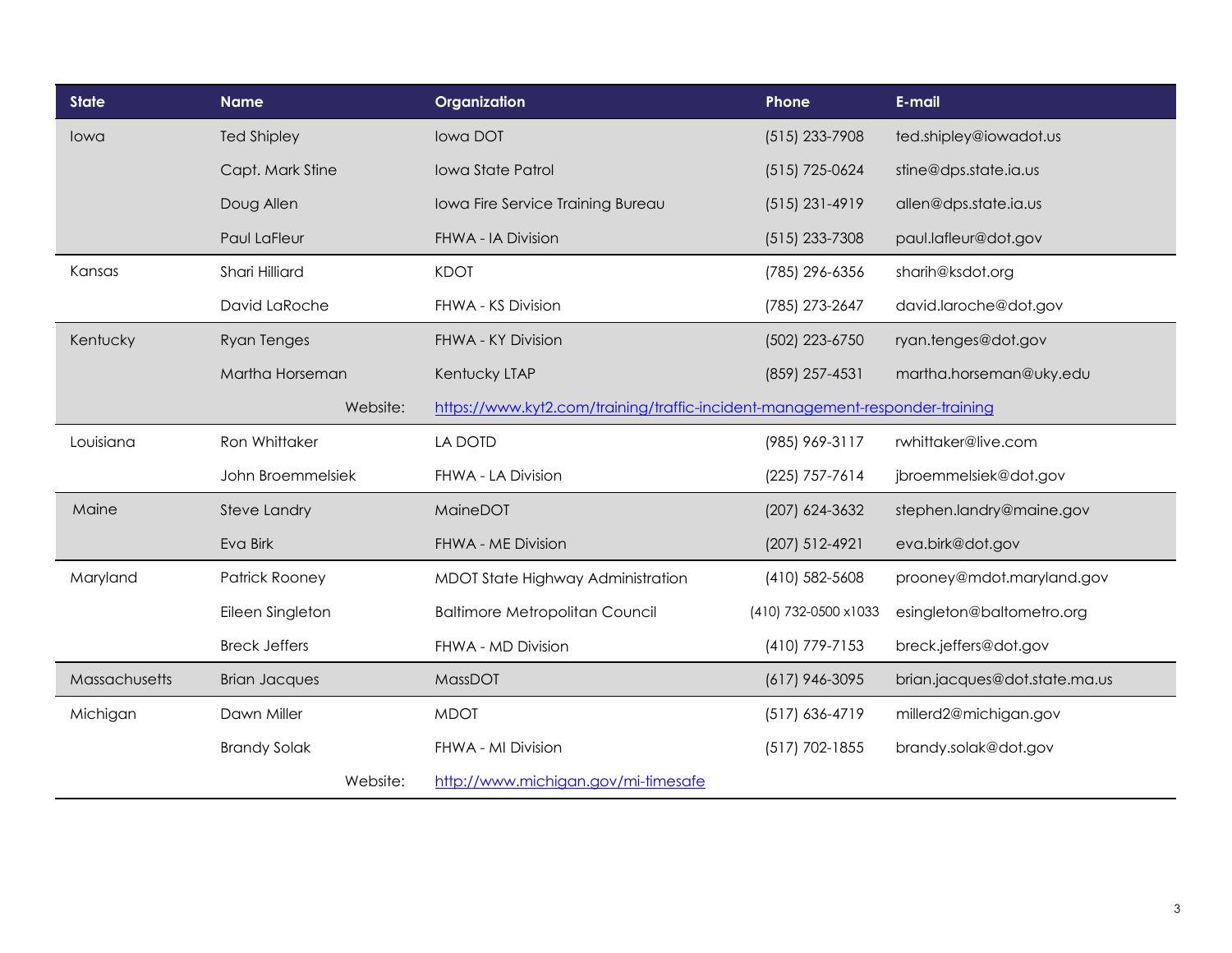| <b>State</b> | <b>Name</b>            | Organization                                                    | Phone              | E-mail                        |
|--------------|------------------------|-----------------------------------------------------------------|--------------------|-------------------------------|
| Minnesota    | John McClellan         | MnDOT                                                           | (651) 234-7025     | john.mcclellan@state.mn.us    |
|              | <b>Brian Kary</b>      | <b>MnDOT</b>                                                    | (651) 234-7020     | brian.kary@state.mn.us        |
|              | Judy Smith Thill       | Inver Grove Heights Fire Department                             | $(651)$ 450-2495   | jthill@invergroveheights.org  |
|              | Anna Varney            | FHWA - MN Division                                              | $(651)$ 291-6117   | anna.varney@dot.gov           |
|              | Website:               | https://dps.mn.gov/divisions/sfm/training/Pages/scene-safe.aspx |                    |                               |
| Mississippi  | Lee Davis              | <b>MDOT</b>                                                     | (601) 359-7890     | mldavis@mdot.ms.gov           |
|              | <b>David Williams</b>  | FHWA - MS Division                                              | (601) 965-7333     | david.e.williams@dot.gov      |
| Missouri     | Owen Hasson            | MoDOT - Statewide                                               | (573) 508-3185     | owen.hasson@modot.mo.gov      |
|              | <b>Scott Campbell</b>  | MoDOT - Central District                                        | (573) 291-6813     | scott.campbell@modot.mo.gov   |
|              | Marcus Slaughter       | MoDOT - Kansas City Scout                                       | (816) 347-2205     | marcus.slaughter@modot.mo.gov |
|              | Danny Behl             | MoDOT - NE District                                             | (573) 691-0682     | danny.behl@modot.mo.gov       |
|              | Lee Bearce             | MoDOT - NW District                                             | (816) 387-2467     | lee.bearce@modot.mo.gov       |
|              | Alan Heathman          | MoDOT - St. Louis District                                      | $(314) 565 - 9902$ | alan.heathman@modot.mo.gov    |
|              | <b>Benjamin Arnall</b> | MoDOT - SW District                                             | (417) 529-0248     | benjamin.arnall@modot.mo.gov  |
|              | John Miller            | FHWA - MO Division                                              | (573) 638-2628     | john.p.miller@dot.gov         |
|              | Websites:              | http://www.modot.org/safety/TIMTraining.htm                     |                    |                               |
|              |                        | http://www.eventbrite.com/o/modot-6813346895                    |                    |                               |
| Montana      | Susan McEachern        | <b>MDT</b>                                                      | $(406)$ 444-6153   | smceachern@mt.gov             |
|              | Jerry Prete            | Montana State University Fire Training School                   | (406) 461-2274     | gerald.prete@montana.edu      |
|              | Marcee Allen           | FHWA - MT Division                                              | (406) 441-3909     | marcee.allen@dot.gov          |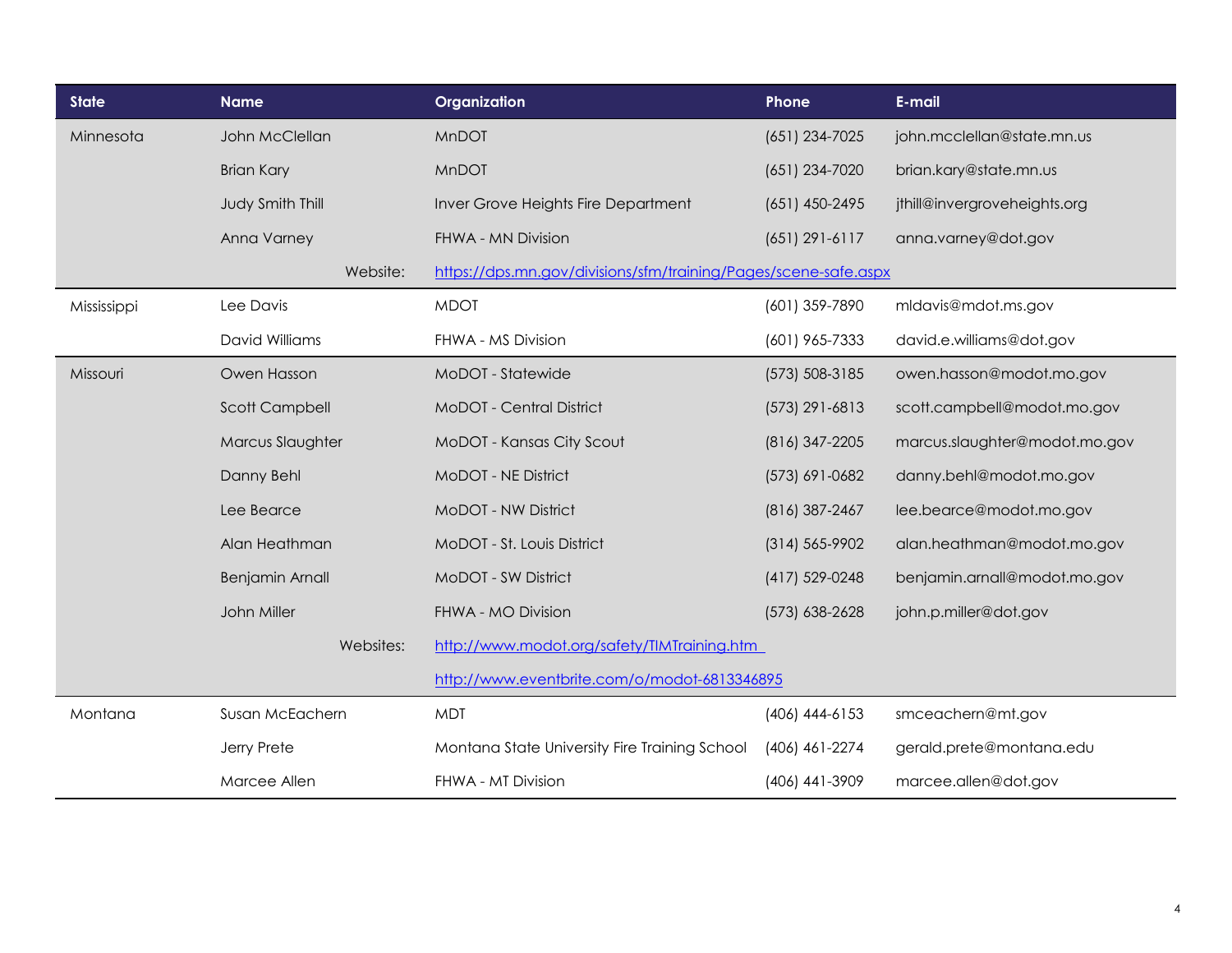| <b>State</b>  | <b>Name</b>           | Organization                              | Phone              | E-mail                       |
|---------------|-----------------------|-------------------------------------------|--------------------|------------------------------|
| Nebraska      | T.J. Kripal           | <b>NDOT</b>                               | (402) 479-3878     | tj.kripal@nebraska.gov       |
|               | Abe Anshasi           | FHWA - NE Division                        | (402) 742-8463     | abe.anshasi@dot.gov          |
|               | Website:              | http://www.roads.nebraska.gov/safety/tim/ |                    |                              |
| Nevada        | Pat Gallagher         | Nevada TIM Coalition                      | (702) 789-2028     | pat.gallagher@parsons.com    |
|               | LaShonn Ford          | <b>NDOT</b>                               | (775) 888-7566     | lford@dot.nv.gov             |
|               | Juan Balbuena         | FHWA - NV Division                        | (775) 687-8582     | juan.balbuena@dot.gov        |
| New Hampshire | <b>Mark Kirouac</b>   | <b>NHDOT</b>                              | (603) 271-2693     | mark.kirouac@dot.nh.gov      |
|               | Jonathan Stephens     | New Hampshire State Police                | (603) 223-8873     | jonathan.stephens@dos.nh.gov |
|               | Yamilee Volcy         | FHWA - NH Division                        |                    | yamilee.volcy@dot.gov        |
| New Jersey    | Elizabeth Falcon      | <b>NJDOT</b>                              | (609) 352-8864     | elizabeth.falcon@dot.nj.gov  |
|               | Robert M. Burd        | <b>NJDOT</b>                              | $(609)$ 963-1468   | robert.burd@dot.nj.gov       |
|               | Sal Cowan             | <b>NJDOT</b>                              | (609) 963-1377     | salvatore.cowan@dot.nj.gov   |
|               | <b>Bob Pomykala</b>   | New Jersey Institute of Technology        | (609) 234-3620     | pomykala@njit.edu            |
|               | Ek Phomsavath         | FHWA - NJ Division                        | $(609) 637 - 4231$ | ekaraj.phomsavath@dot.gov    |
|               | Website:              | http://www.njtim.org/                     |                    |                              |
| New Mexico    | <b>Charles Remkes</b> | <b>NMDOT</b>                              | (505) 222-6554     | charles.remkes@state.nm.us   |
|               | Peter Bellows         | Organ Volunteer Fire Department           | (575) 649-8737     | petebell542@comcast.net      |
|               | Marilyn Ochoa         | FHWA - NM Division                        | (505) 820-2038     | marilyn.ochoa@dot.gov        |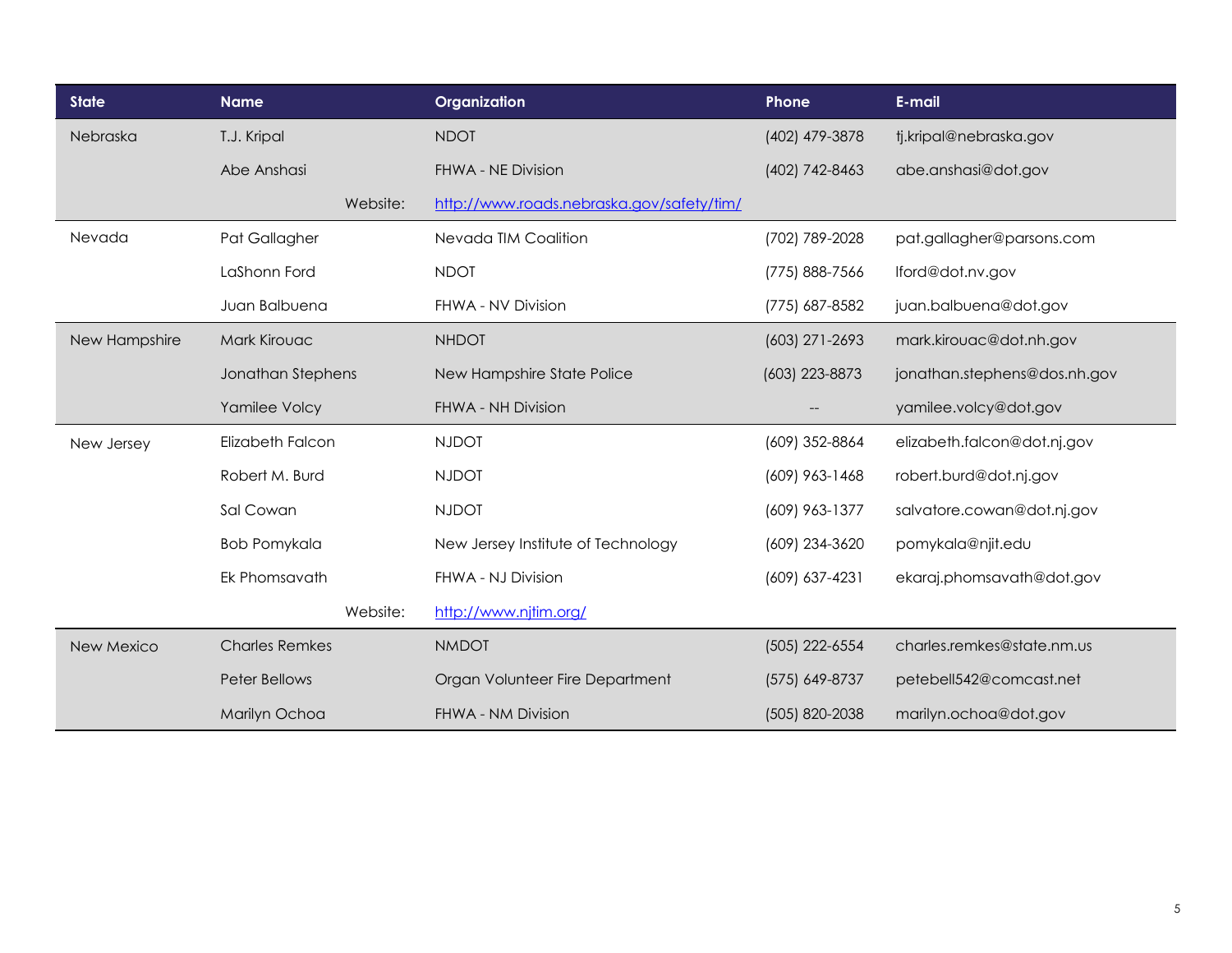| <b>State</b>   | <b>Name</b>             | Organization                              | Phone            | E-mail                           |
|----------------|-------------------------|-------------------------------------------|------------------|----------------------------------|
| New York       | <b>Becky Gibson</b>     | <b>NYSDOT</b>                             | $(518)$ 457-1951 | rebecca.gibson-schott@dot.ny.gov |
|                | John Bassett            | <b>NYSDOT</b>                             | (518) 457-2384   | john.bassett@dot.ny.gov          |
|                | Sgt. James Gregory      | New York State Police                     | $(518)$ 457-9616 | james.gregory@troopers.ny.gov    |
|                | Shawn Brimhall          | NYS Office of Fire Prevention and Control | (518) 474-6746   | ofpc-highway@dhses.ny.gov        |
|                | <b>Timothy Crothers</b> | FHWA - NY Division                        | $(518)$ 431-8864 | timothy.crothers@dot.gov         |
|                | Art O'Connor            | FHWA - NY Division (NYC)                  | $(212)$ 668-2206 | arthur.oconnor@dot.gov           |
| North Carolina | Jennifer Portanova      | <b>NCDOT</b>                              | (919) 825-2621   | jportanova@ncdot.gov             |
|                | Sgt. Brian Crissman     | North Carolina State Highway Patrol       | (984) 349-6469   | brian.crissman@ncdps.gov         |
|                | <b>Gay Rochester</b>    | Women of TRAA                             | (704) 902-0883   | grochester@inatowing.com         |
|                | Joseph Geigle           | FHWA - NC Division                        | (919) 747-7007   | joseph.geigle@dot.gov            |
| North Dakota   | David Ferrell           | FHWA - ND Division                        | (701) 221-9463   | david.ferrell@dot.gov            |
|                | Sgt. Wade Kadrmas       | North Dakota Highway Patrol               | (701) 328-4252   | wkadrmas@nd.gov                  |
|                | Major Tom Iverson       | North Dakota Highway Patrol               | $(701)$ 328-5141 | tiverson@nd.gov                  |
| Ohio           | Michael McNeill         | <b>ODOT</b>                               |                  | michael.mcneill@dot.ohio.gov     |
|                | Treea Sekela            | FHWA - OH Division                        | $(614)$ 280-6893 | treea.sekela@dot.gov             |
|                | Website:                | http://ohiotim.com/                       |                  |                                  |
| Oklahoma       | Roger Straka            | <b>ODOT</b>                               | (405) 623-5387   | rstraka@odot.org                 |
|                | Major Ronnie Hampton    | Oklahoma Highway Patrol                   | (405) 425-7702   | ronnie.hampton@dps.ok.gov        |
|                | Huy Nguyen              | FHWA - OK Division                        | (405) 254-3345   | huy.nguyen@dot.gov               |
|                | Website:                | http://oktim.org/                         |                  |                                  |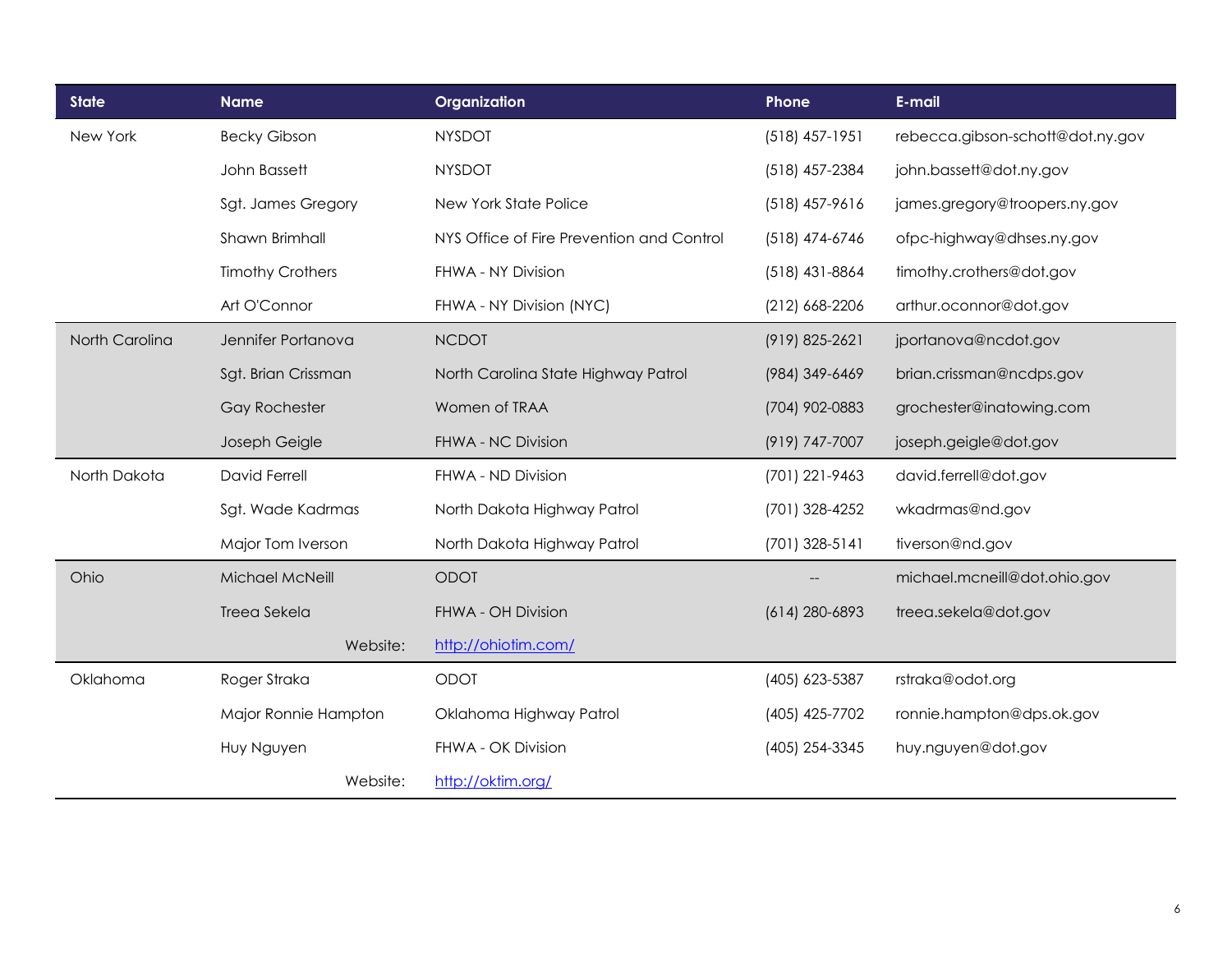| <b>State</b> | <b>Name</b>           |           | Organization                                                                   | Phone               | E-mail                              |
|--------------|-----------------------|-----------|--------------------------------------------------------------------------------|---------------------|-------------------------------------|
| Oregon       | Justin Guinan         |           | ODOT                                                                           | (503) 986-3475      | justin.guinan@odot.state.or.us      |
|              | Janelle Woodring      |           | <b>ODOT</b>                                                                    | (503) 986-7918      | janelle.r.woodring@odot.state.or.us |
|              | Lt. Scott Rector      |           | Oregon State Police                                                            | (971) 600-6581      | scott.rector@osp.oregon.gov         |
|              | Nick Fortey           |           | FHWA - OR Division                                                             | $(503)$ 316-2565    | nick.fortey@dot.gov                 |
|              |                       | Websites: | https://www.oregon.gov/ODOT/Maintenance/Pages/Traffic-Incident-Management.aspx |                     |                                     |
|              |                       |           | https://www.eventbrite.com/o/oregon-tim-responder-training-8950531191          |                     |                                     |
|              |                       |           | https://www.facebook.com/OregonTIMResponders/                                  |                     |                                     |
| Pennsylvania | Daniel Whetzel        |           | PennDOT - Statewide                                                            | (717) 787-6527      | dwhetzel@pa.gov                     |
|              | <b>Todd Leiss</b>     |           | Pennsylvania Turnpike Commission                                               | (717) 831-7054      | tleiss@paturnpike.com               |
|              | Jon Fleming           |           | PennDOT - Statewide                                                            | $(717) 772 - 1771$  | jonfleming@pa.gov                   |
|              |                       | Website:  | http://www.penntime.org                                                        |                     |                                     |
|              | Chris King            |           | DVRPC - Philadelphia                                                           | (215) 238-2849      | cking@dvrpc.org                     |
|              |                       | Website:  | http://www.dvrpc.org/Transportation/TSMO/IncidentManagement/                   |                     |                                     |
|              | Josh Spano            |           | Southwestern PA Commission - Pittsburgh                                        | (412) 391-5590 x362 | jspano@spcregion.org                |
|              |                       | Website:  | https://www.spcregion.org/programs-services/transportation/operations-safety/  |                     |                                     |
|              | Dan Walston           |           | FHWA - PA Division                                                             | (717) 221-2290      | christopher.walston@dot.gov         |
|              | Jeff Engle            |           | FHWA - PA Division                                                             | $(717)$ 221-4423    | jeff.engle@dot.gov                  |
| Puerto Rico  | Juan C. Rivera        |           | FHWA - PR Division                                                             | (787) 771-2317      | juan.riveraortiz@dot.gov            |
|              | <b>Harison Torres</b> |           | PR Highways and Transportation Authority                                       | (787) 721-8787      | htorres@dtop.pr.gov                 |
| Rhode Island | Michael Wreh          |           | <b>RIDOT</b>                                                                   | (401) 563-4200      | michael.wreh@dot.ri.gov             |
|              | Dan Herstine          |           | RIDOT - Consultant Support                                                     | (401) 563-4193      | daniel.herstine@jacobs.com          |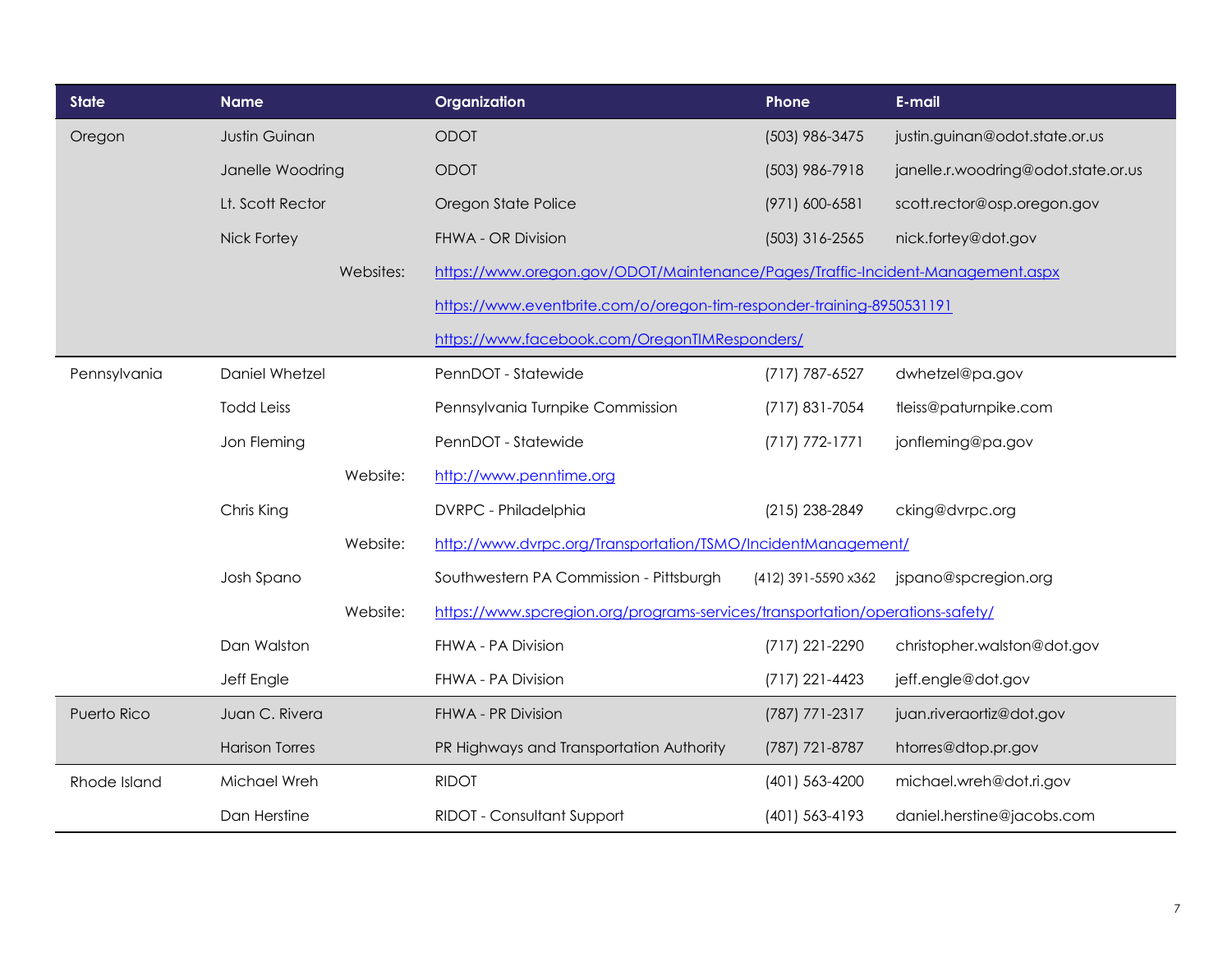| <b>State</b>   | <b>Name</b>            | Organization                                                                                       | Phone              | E-mail                         |
|----------------|------------------------|----------------------------------------------------------------------------------------------------|--------------------|--------------------------------|
| South Carolina | Mike Bowman            | SCDOT                                                                                              | (803) 737-9942     | bowmanmc@scdot.org             |
|                | <b>Ray Parker</b>      | SCDOT                                                                                              | (803) 737-1624     | parkerrb@scdot.org             |
|                | Capt. Christian Logdon | South Carolina Highway Patrol                                                                      | (843) 208-0533     | cplogdon@scdps.gov             |
|                | Carolyn Fisher         | FHWA - SC Division                                                                                 | (803) 765-5464     | carolyn.fisher@dot.gov         |
| South Dakota   | <b>Bruce Hunt</b>      | FHWA - SD Division                                                                                 | (605) 776-1002     | bruce.hunt@dot.gov             |
|                | Dave Huft              | SDDOT                                                                                              | (605) 773-3358     | dave.huft@state.sd.us          |
| Tennessee      | Josh Brown             | <b>TDOT</b>                                                                                        | $(615)$ 253-4541   | joshua.brown@tn.gov            |
|                | Lee Smith              | <b>TDOT</b>                                                                                        | $(615)$ 253-6705   | lee.j.smith@tn.gov             |
|                | Melissa Furlong        | <b>FHWA - TN Division</b>                                                                          | $(615) 781 - 5769$ | melissa.furlong@dot.gov        |
|                | Website:               | https://www.tn.gov/tdot/traffic-operations-division/transportation-management-office/training.html |                    |                                |
| Texas          | David McDonald         | <b>TxDOT</b>                                                                                       | $(512) 506 - 5105$ | david.mcdonald@txdot.gov       |
|                | Cesar (CJ) Villarreal  | Texas Department of Public Safety                                                                  | (512) 865-7975     | cesar.villarreal@dps.texas.gov |
|                | Eric Johansen          | Texas A&M Engineering Extension Service (TEEX)                                                     | (817) 372-1346     | eric.johansen@teex.tamu.edu    |
|                | Camille Fountain       | North Central Texas Council of Governments                                                         | (817) 640-3300     | cfountain@nctcog.org           |
|                | Jeanette Rash          | Texas Towing and Storage Association                                                               | (281) 850-4001     | jeanetterash@gmail.com         |
|                | Millie Hayes           | FHWA - TX Division                                                                                 | (512) 536-5972     | amelia.hayes@dot.gov           |
| Utah           | Joaquin Mixco          | <b>UDOT</b>                                                                                        | (801) 913-5703     | jmixco@utah.gov                |
|                | John Leonard           | <b>UDOT</b>                                                                                        | (801) 633-6407     | jleonard@utah.gov              |
|                | Alex Lepley            | Utah Highway Patrol                                                                                | (801) 381-5281     | alepley@utah.gov               |
|                | <b>Roland Stanger</b>  | FHWA - UT Division                                                                                 | (801) 955-3515     | roland.stanger@dot.gov         |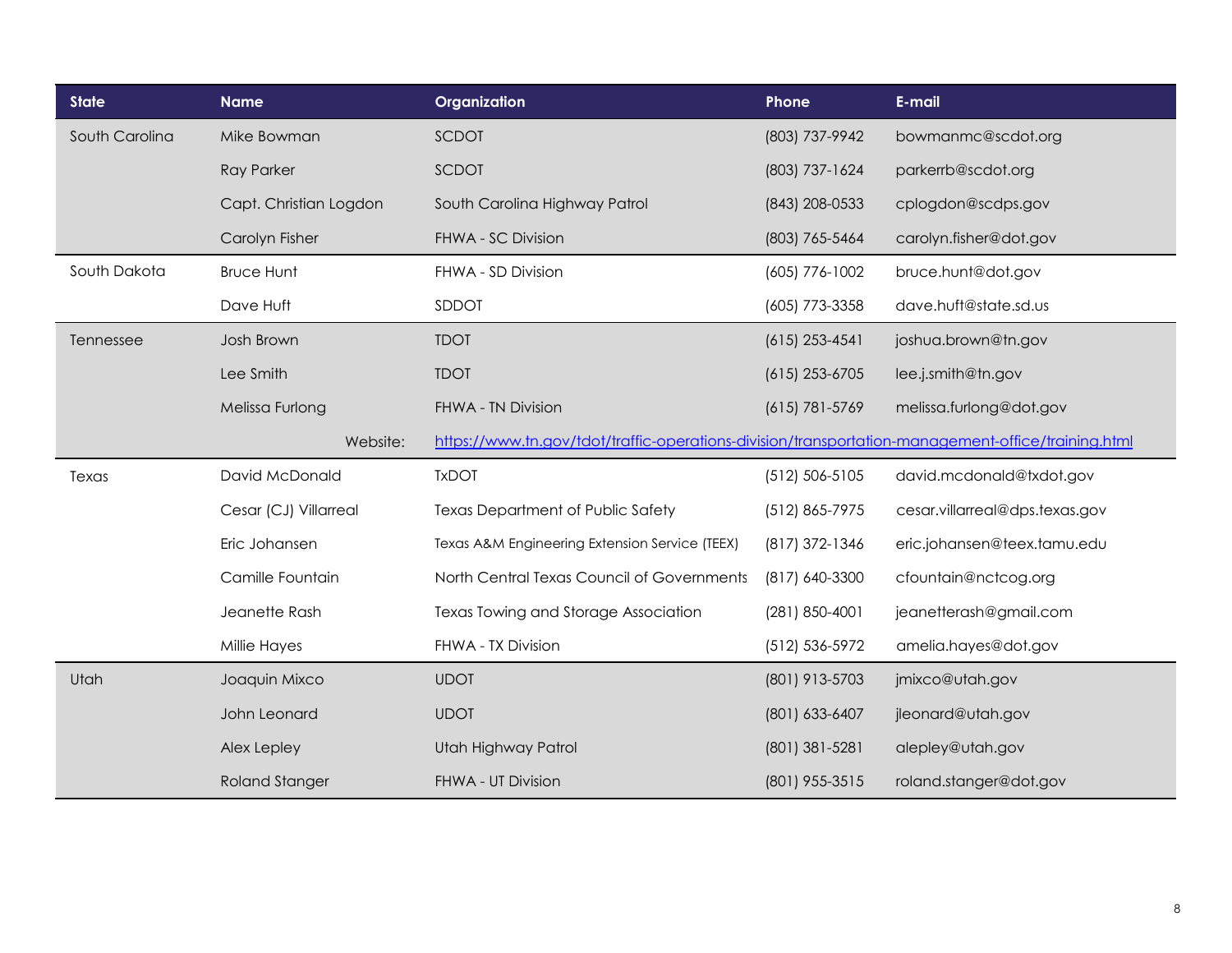| <b>State</b>  | <b>Name</b>            | Organization                                                                             | Phone              | E-mail                          |
|---------------|------------------------|------------------------------------------------------------------------------------------|--------------------|---------------------------------|
| Vermont       | Lt. Tara Thomas        | Vermont State Police                                                                     | (802) 878-7111     | tara.l.thomas@vermont.gov       |
|               | Sgt. Owen Ballinger    | Vermont State Police                                                                     | (802) 585-6171     | owen.ballinger@vermont.gov      |
|               | Roger Thompson         | FHWA - VT Division                                                                       | (802) 828-4575     | roger.thompson@dot.gov          |
| Virginia      | Sgt. Jonathan Smith    | Virginia State Police                                                                    | (540) 869-2000     | jonathan.smith@vsp.virginia.gov |
|               | Frank Cheatham         | Virginia Office of EMS - Retired                                                         | (804) 888-9157     | wintersprings901@gmail.com      |
|               | <b>Ricky Via</b>       | <b>VDOT</b>                                                                              | (804) 371-6823     | ricky.via@vdot.virginia.gov     |
|               | Robert P. Rabe II      | <b>VDOT</b>                                                                              | (804) 786-0100     | robert.rabe@vdot.virginia.gov   |
|               | Steve Weissman         | <b>Stafford County Fire and Rescue</b>                                                   | (540) 658-7200     | sweissman@staffordcountyva.gov  |
|               | <b>Briant Atkins</b>   | Virginia Department of Fire Programs                                                     | (804) 249-4173     | briant.atkins@vdfp.virginia.gov |
|               | Iris Vaughan           | FHWA - VA Division                                                                       | (804) 775-3340     | iris.vaughan@dot.gov            |
| Washington    | <b>Vince Fairhurst</b> | <b>WSDOT</b>                                                                             | (360) 705-7287     | vince.fairhurst@wsdot.wa.gov    |
|               | Lt. Chong Yim          | Washington State Patrol                                                                  | $(360) 596 - 4114$ | chong.yim@wsp.wa.gov            |
|               | Chief Steve Wright     | Washington Fire Chiefs                                                                   | $(360)$ 352-0161   | wfc@washingtonfirechiefs.org    |
|               | Tony Leingang          | <b>WSDOT</b>                                                                             | (360) 709-8002     | tony.leingang@wsdot.wa.gov      |
|               | Website:               | http://watimcoalition.org/                                                               |                    |                                 |
| West Virginia | <b>Gary Tincher</b>    | <b>WVDOT - Consultant Support</b>                                                        | (304) 389-5471     | tincher004@gmail.com            |
|               | Derrick Johnson        | FHWA - WV Division                                                                       | (304) 347-5473     | derrick.johnson@dot.gov         |
|               | Jason Workman          | FHWA - WV Division                                                                       | (304) 347-5271     | jason.workman@dot.gov           |
| Wisconsin     | Michael Jungbluth      | WisDOT - Consultant Support                                                              | (414) 225-3729     | michael.jungbluth@dot.wi.gov    |
|               | Marquis Young          | WisDOT                                                                                   | (414) 227-2157     | marquis.young@dot.wi.gov        |
|               | Website:               | http://wisconsindot.gov/Pages/about-wisdot/who-we-are/dtsd/bto/stoc/time-guidelines.aspx |                    |                                 |